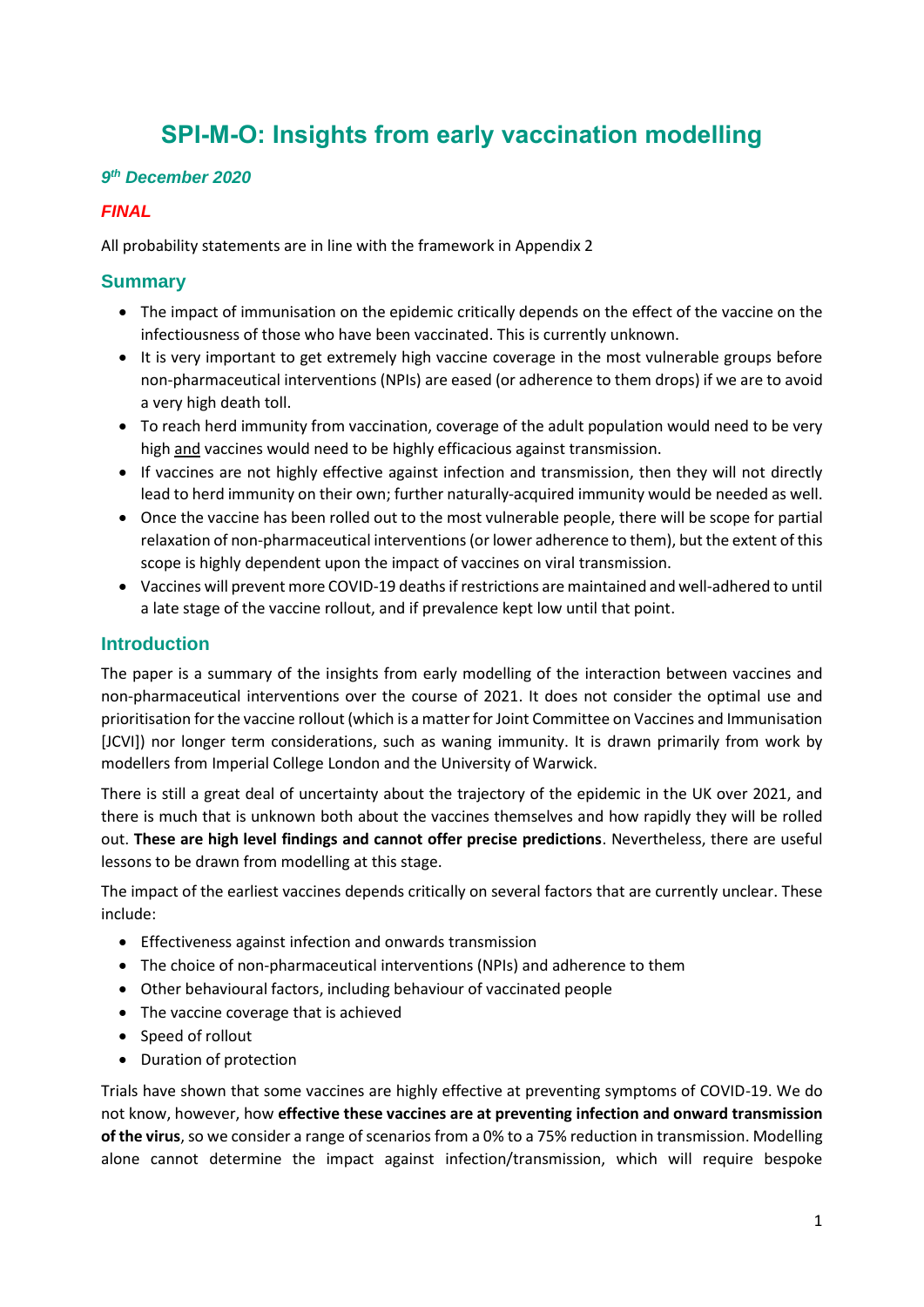epidemiological studies. Throughout this paper we use "protection against infection" and "protection against transmission" interchangeably.

Two scenarios are considered for **policy and behaviour**.

We assume that **vaccine coverage** is high, at 95% for those in care homes and 75% elsewhere, with a sensitivity analysis of 50% in the latter in one model. Further sensitivity analyses are needed on this assumption.

We consider a deliberately optimistic set of **rollout timelines**, **so the dates shown here should be considered a best-case scenario**. These will be refined as rollout progresses. Vaccination is broadly prioritised per the JCVI recommendations of 3<sup>rd</sup> December<sup>a</sup>. Details of the rollout assumptions are given in Appendix 1. Vaccination begins with Pfizer alone for the first 4m doses from  $1<sup>st</sup>$  December and lasts a month. From then a mixture of 20% Pfizer and 80% AstraZeneca vaccines are rolled out until everyone over 50 has had been offered two doses. This takes around three more months. Finally, the vaccine is offered to remaining adults below the age of 50.

We do not explicitly consider waning immunity in this work. If vaccine-induced or infection-induced immunity wanes rapidly then people may need to be regularly revaccinated<sup>b</sup>. All modelling assumes some pre-existing immunity resulting from previous infection with SARS-COV-2. The assumed proportion immune are consistent with observed population proportions with antibodies.

Modelling in this paper assumes that Pfizer's vaccine gives 90% protection against disease, AstraZeneca's gives 65%-90% in the over 50s (one group models this as age dependent and the other as two ageindependent scenarios), and the vaccine used in the under 50s are 75% effective. The same effectiveness is assumed for effectiveness against both hospital admission and death. It is not yet clear from available data whether this is the case, and further sensitivity analysis could give insights into this.

A summary of modelling assumptions is given in Appendix 1, including more detail on the rollout timelines. Full model details are documented in the accompanying papers.

### **Extremely high vaccine coverage in the most vulnerable people is critical**

The key insight from early modelling work is that it is critical to get extremely high vaccine coverage in the most vulnerable groups before non-pharmaceutical interventions (NPIs) are eased (or adherence to them drops) if we are to avoid a very high death toll.

This will be covered in more depth later in this document, but it is an intuitive conclusion given the large number of older people in the UK. There are an estimated 5.69m people aged 75 or over<sup>c</sup>. While different groups within SPI-M-O use different estimates for the infection fatality rate by age, we can for example consider PHE/Cambridge's estimate of 11.0% for the more recent part of the epidemic<sup>d</sup>. If vaccine coverage in this age group were 75%, and the vaccine has a 90% efficacy against death, then 1.85m of them would not have direct protection<sup>e</sup>. Even if a careful re-opening strategy and partial vaccine effectiveness against transmission means that only 20% of this group become infected, this would result in 40,700 deaths in this age group alone<sup>f</sup>. If we could increase coverage in the over-75s to 90%, this reduces to 23,800<sup>g</sup>.

<sup>&</sup>lt;sup>a</sup> Priority groups for coronavirus (COVID-19) vaccination: advice from the JCVI, 2 December 2020

**b** If infections after immunity has waned are mild, then repeated vaccinations might not be necessary

<sup>c</sup> ONS 2019 mid-year population estimates

<sup>d</sup> https://www.mrc-bsu.cam.ac.uk/now-casting/report-on-nowcasting-and-forecasting-26th-november-2020/

 $e$ <sup>e</sup> This calculation is based on  $(1-0.75*0.9)*5.69m = 1.85m$ 

<sup>f</sup> This calculation is based on (1.85m\*0.2\*0.11) = 40,700

 $\textdegree$  This calculation is based on (1-0.9\*0.9)\*5.69m = 1.08m; (1.08m\*0.2\*0.11) = 23,800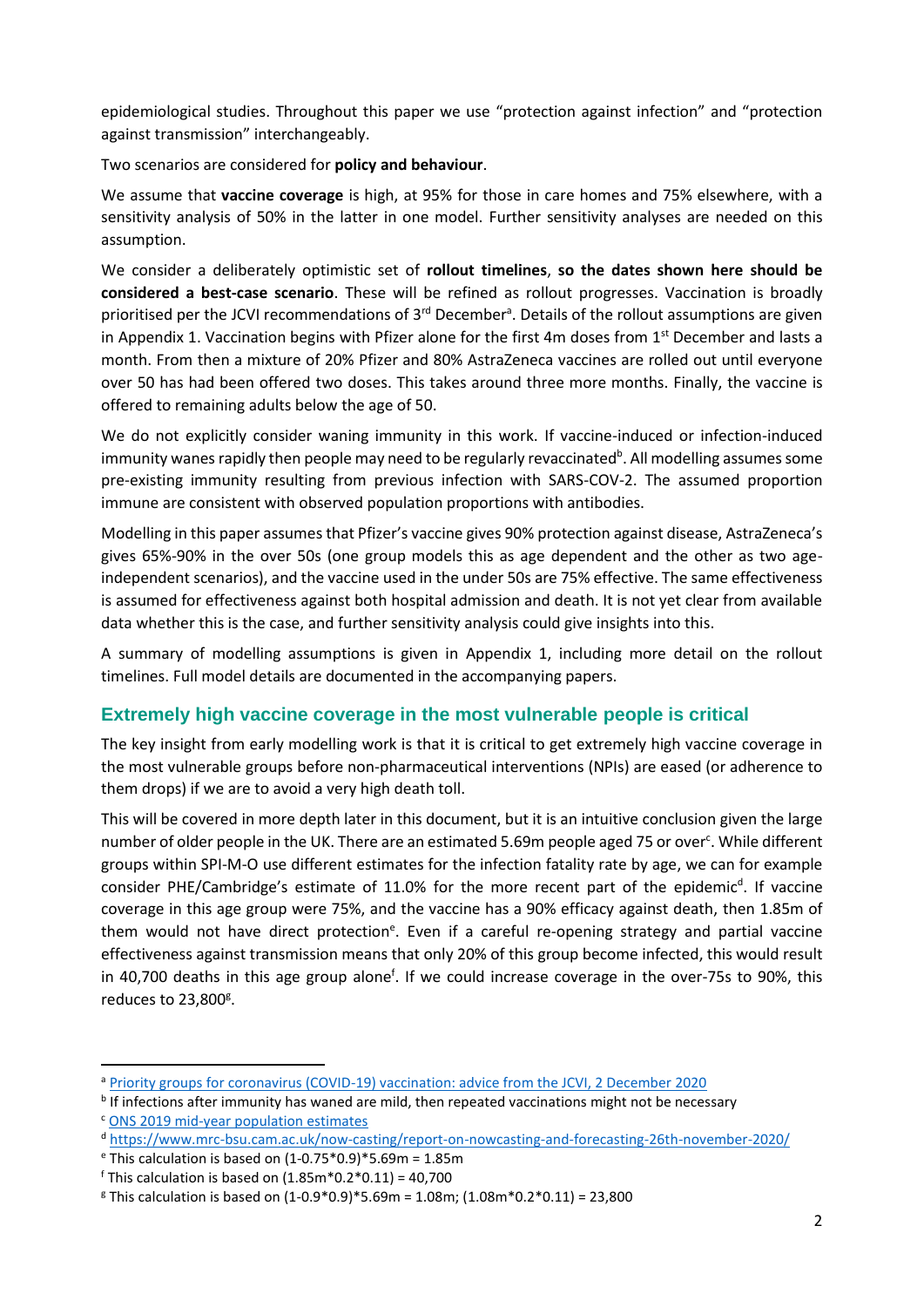# **What happens if NPIs are partially removed, or behaviours change slightly, so that transmission returns to early September levels (R = 1.2-1.4) midway through rollout?**

The first scenario that we consider is one where we keep R slightly below 1 until, at different points during vaccine rollout, the country returns to what would have been early September levels of transmission in the absence of vaccination (i.e. R approximately 1.2-1.4). This can be thought of as the result of restrictions being loosened slightly, behaviours changing, or a combination of both. This set of restrictions and behaviours is then maintained indefinitely. **In reality, it is highly likely that measures would later be loosened further once deaths are low, so this scenario will not happen in its entirety**, but we can draw important conclusions from modelling such a scenario.

If the vaccine has no effect on transmission, then once restrictions are lifted there would be another epidemic wave. Whilst it would be less severe than without vaccination, there would still be very many hospital admissions and deaths. Their number depends on how far rollout has progressed, the effectiveness of vaccines against disease and the level of prevalence when restrictions are eased. This is shown by the red lines in Figures 1 and 2. In each instance, we see an epidemic resurgence. **The more people who have been vaccinated at the point when measures are released, and the lower that prevalence is at this time, the more deaths vaccines will prevent and the smaller the chance that hospitals will be overwhelmed.**

The red lines in these figures demonstrate the importance of high coverage in older groups; the peak number of daily deaths remains high even if the epidemic is kept under control until 28m people (56m doses) have been given a vaccine, because in these scenarios 25% of older people have no direct protection, and there is no indirect protection from vaccine-induced herd immunity.



Figure 1: Daily deaths in scenarios where the epidemic is kept under control (with R<1) until different numbers of doses have been administered, at which point NPIs are relaxed (or there are equivalent changes in behaviours) that return R to early September levels (~1.3) **and maintained at this level indefinitely** with varying degrees of reduction in transmission. From Warwick model, other assumptions in Appendix 1. **All dates solely indicative and dependent on rollout speed**.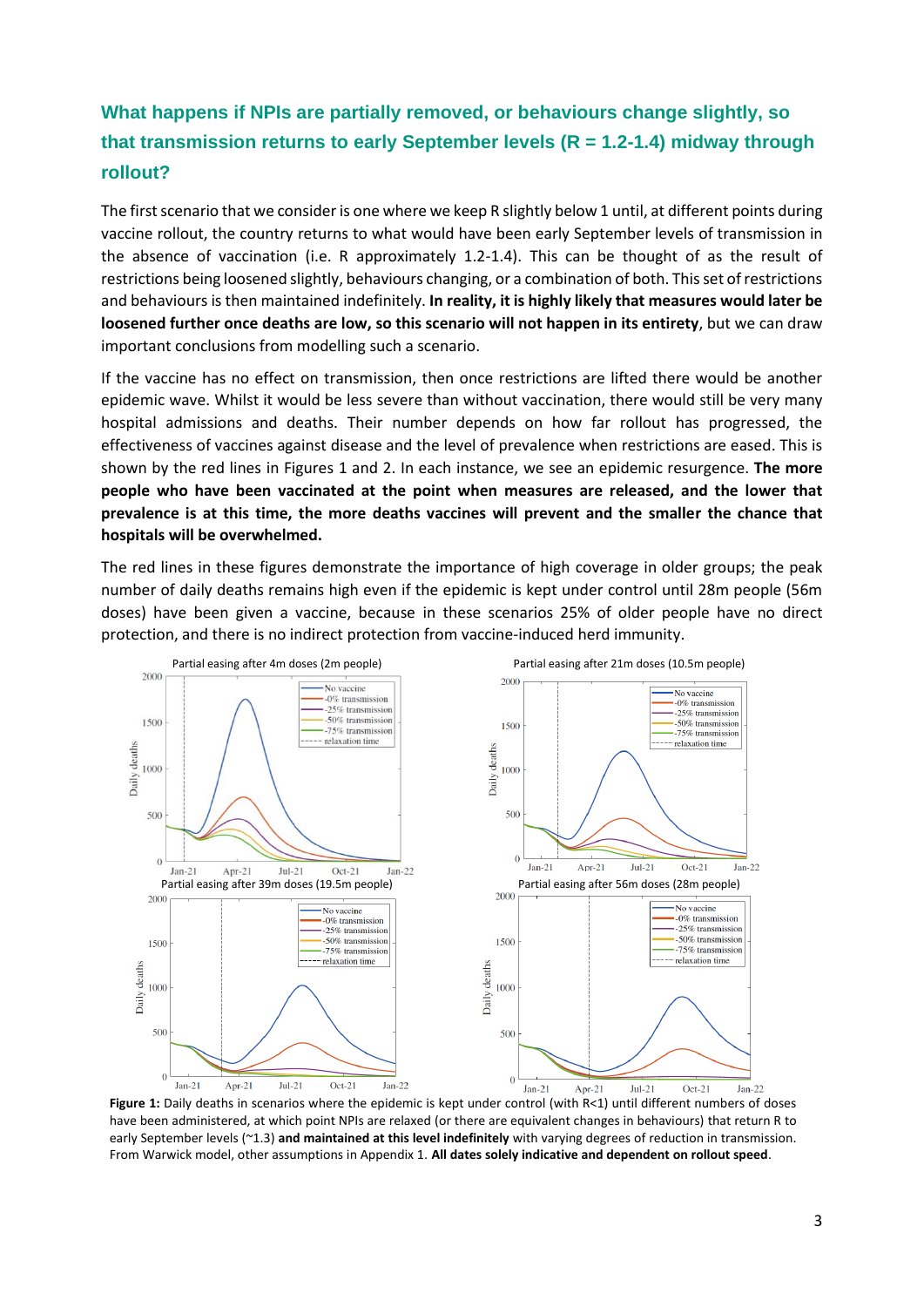

**Figure 2:** Daily hospital admissions in scenarios where the epidemic is kept under control (with R<1) until different numbers of doses have been administered, at which point NPIs are relaxed (or there are equivalent changes in behaviours) that return R to early September levels (~1.3) **and maintained at this level indefinitely**, with varying degrees of reduction in transmission. From Warwick model, other assumptions in Appendix 1. **All dates solely indicative and dependent on rollout speed**.

If the vaccine significantly reduces transmission, then once a large number of people have been immunised there would be scope for **partial** relaxation of NPIs (or lower adherence to them), without another epidemic wave. To get a sense of scale of how many people this would need to be, a third of people would need to be immune to infection (whether from infection or vaccines) for a scenario with R  $= 1.5$  to become one with R = 1. This is because when R = 1.5, ten infected people would transmit the virus to 15 other people. If one third of those 15 people were immune to infection, the first 10 people would transmit the virus to 10 others, meaning that the epidemic would remain the same size. For comparison, SAGE's estimate of R in the UK from  $1<sup>st</sup>$  October (reflecting transmission in the two-three weeks before this date) was 1.3 to 1.6.

The top left panels in Figures 1 and 2 show the risk of doing this too early. In these scenarios, there are too many susceptible people to prevent an epidemic resurgence. Because prevalence is already high at this point (approximately mid-October levels), it does not take much time before hospital admissions return to mid-November levels. Delaying such behavioural or policy changes until a large proportion of people have been immunised (39m and 56m in the bottom left and bottom right panels respectively) means an immediate further wave can be avoided. In each case, the peak levels of hospital admissions and deaths are significantly lower than those in the absence of vaccination.

The next conclusion of this work is therefore that **the scope for partial relaxation of NPIs (or lower adherence) critically depends on the impact vaccines have on viral transmission.** Scientists are unlikely to know what effect vaccines have on transmission for at least a couple of months after vaccine rollout. *If* decisions were made to slightly loosen restriction in the earliest months of rollout, this would happen with no one able to say whether or not to expect a resurgence in cases.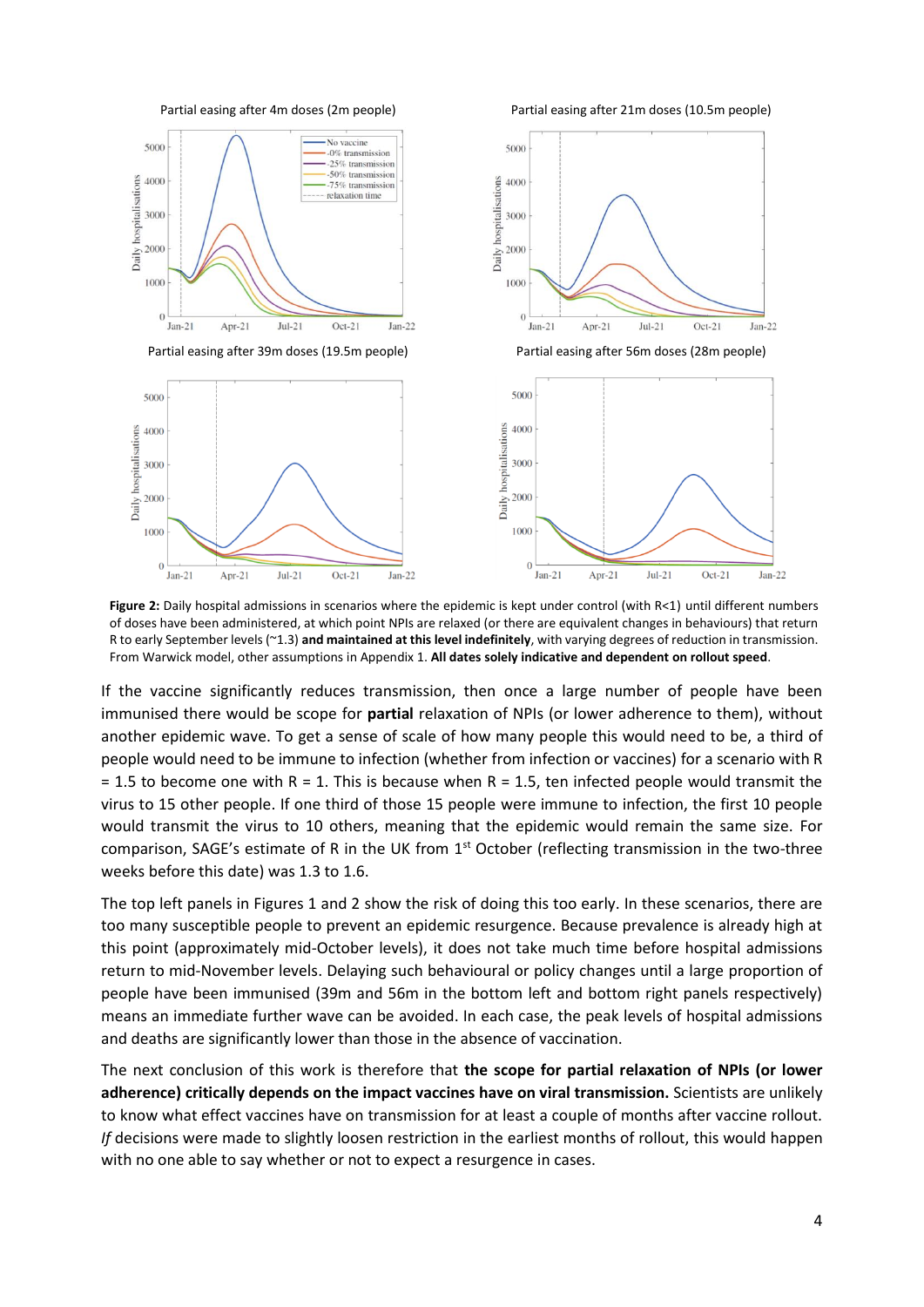An alternative way of looking at the results of Figures 1 and 2 is given by Figure 3. This shows the total number of symptomatic cases (left) and deaths (right) in the same scenario where restrictions are relaxed to the equivalent of early September levels at different times during vaccine rollout. The span of each block corresponds to the uncertainty interval in the modelled number of cases and deaths with the Oxford/AstraZeneca vaccine providing 65% to 90% protection against disease. The different colours show different level of protection for all vaccines against transmission (as before, red = 0%, purple = 25%, yellow = 50% and green = 75%). The horizontal axis gives the date at which measures are relaxed.

This shows again that if the vaccines are effective against transmission, then the number of cases and deaths drops rapidly if we can keep R below 1 until most people have been offered a vaccine. If it is not effective against transmission, the number of deaths will remain high because there is a pool of unvaccinated vulnerable people who are neither protected directly nor by others around them being immune to infection and infectiousness.



**Figure 3:** Total number of symptomatic cases (left) and deaths (right) for different impact of vaccine on transmission (red = 0%, purple = 25%, yellow = 50% and green = 75%) and relaxation dates (columns), if the epidemic is kept under control until a given time at which point NPIs are relaxed (or there are equivalent changes in behaviours) that return R to early September levels (~1.3) **and maintained at this level indefinitely**. The height of each block spans possible levels of protection against disease provided by the Oxford vaccine, between 65% and 90%. Results from the Warwick model. **All dates solely indicative and dependent on rollout speed**.

An independent set of modelling results from Imperial College London provides further evidence for this. Table 1 shows results for equivalent scenarios where vaccines are as efficacious against transmission as they are against disease. With vaccine coverage of 75% in those over 50s who do not live or work in care homes, sustaining early September-like restrictions and behaviours with these assumptions corresponds to tens of thousands of deaths, but the longer that R is maintained below 1, the fewer the number of deaths.

| Scenario                | Number of doses administered when measures lifted (people vaccinated) |                      |                       |                     |
|-------------------------|-----------------------------------------------------------------------|----------------------|-----------------------|---------------------|
|                         | 5 million (2.5m)                                                      | $22$ million $(11m)$ | 38 million (19m)      | 55 million (27.5m)  |
| AZ efficacy 65%,        | 57,400                                                                | 43.000               | 33.900                | 27.100              |
| 95% care home coverage  | $(32,200 - 84,600)$                                                   | $(25,800 - 61,000)$  | $(21,600 - 46,200)$   | $(19,300 - 35,100)$ |
| 75% coverage in 50+     |                                                                       |                      |                       |                     |
| 50% coverage in < 50s   |                                                                       |                      |                       |                     |
| $R = 1.4$ post lockdown |                                                                       |                      |                       |                     |
| AZ efficacy 90%,        | 44,500                                                                | 32,400               | 25,600                | 21,600              |
| 95% care home coverage  | $(26,500 - 63,600)$                                                   | $(20,700 - 45,100)$  | $(18, 100 - 32, 400)$ | $(17,100 - 26,800)$ |
| 75% coverage in 50+     |                                                                       |                      |                       |                     |
| 75% coverage in < 50s   |                                                                       |                      |                       |                     |
| $R = 1.2$ post lockdown |                                                                       |                      |                       |                     |

**Table 1:** Deaths between 1<sup>st</sup> December 2020 and 1<sup>st</sup> September 2021 in the Imperial model when partially lifting NPIs (or there are equivalent changes in behaviours) when a given number of doses have been administered that return R to early September levels (~1.3) **and maintaining them at this level indefinitely**, for vaccines which are as effective against transmission as disease. Values in brackets are 95% credible intervals.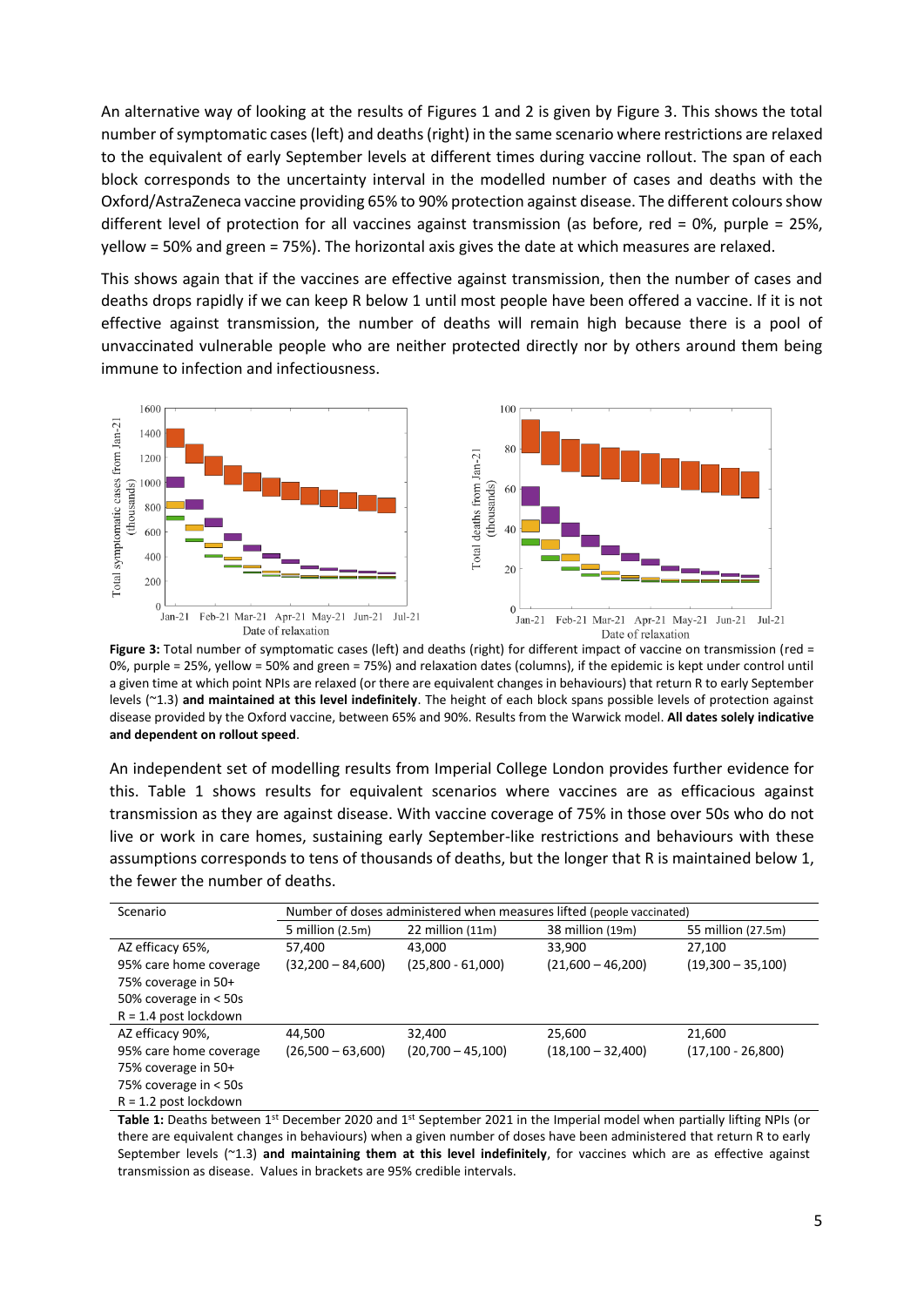As mentioned above, all these simulations assume that the September levels of restrictions are maintained indefinitely, even once deaths return to a low level. **It is highly unlikely that this would happen in practice, so if restrictions were later lifted further the total death toll in such scenarios is likely to be higher than estimated here.** If restrictions are gradually lifted before vaccines have sufficiently reduced transmission, then we could see a long plateau with a sustained high death toll. The number of additional deaths would depend on both the extent of the easing and policy and behavioural responses following that resurgence.

#### **When do we reach herd immunity?**

Herd immunity means that enough people are unable to transmit the virus that R is below 1 in the absence of any restrictions, with everyone behaving as they did before the pandemic. If vaccines do not provide sufficient protection against transmission, they cannot generate herd immunity.

Approximately speaking, achieving herd immunity against a virus with basic reproduction number  $R_0$ requires all but  $1/R_0$  of the population to be solidly immune to infection. If SARS-COV-2 has a basic reproduction number of about 2.7-3.0, around 60-70% of the population need to have been immunised (and unable to transmit the virus) by either a vaccine or natural infection. Although reality is more complex<sup>h</sup>, this shows that **to reach herd immunity from the first round of vaccination take up needs to be very high amongst the 79% of the population who are over 18<sup>i</sup>** *and* **for the vaccines to be highly efficacious against transmission. To maintain herd immunity, we need vaccine-induced immunity to be long-lasting or for re-vaccination have a high take up rate.**

Suppose that strict measures (keeping R below 1) were kept in place until the vaccine had been offered to all adults, at which point all restrictions were lifted entirely and we returned to pre-pandemic behaviours. There would be another epidemic wave unless vaccine coverage had been very high, and it was highly efficacious against transmission. If 75% coverage amongst adults were achieved using a vaccine that was highly effective against transmission, reducing it by an average of 75%, then the **total** reduction in transmission caused by vaccination would be 0.75\*0.75\*0.79 = 44%.

Whilst undoubtedly highly beneficial, whether this could prevent further epidemic waves is unclear. Both Imperial College London and Warwick University have modelled a scenario with 75% coverage and 75% reduction in transmission. The former shows a substantial resurgence and the latter a very small one. Despite this difference, there is consensus that **unless vaccines are highly effective against transmission, even coverage of 75% would not be sufficient to avoid further epidemic waves following a postvaccination return to pre-COVID life.** Such a resurgence has the potential to require re-imposed restrictions to prevent the NHS from being overwhelmed.

The fact that it may be very difficult to achieve herd immunity through a combination of vaccines and natural immunity from the 2020 waves of infection does not mean that vaccines cannot provide us with

h There are several reasons for this. When immunity is achieved by natural infection, the herd immunity threshold is lower, as people who have the greatest role in transmission are often infected first and therefore are more likely to be immune. We do not know which age groups have the greatest role in transmission, but if it is younger people then starting vaccination with older people means it would take longer to have a significant effect on transmission than starting with younger people. If people who have a higher risk of transmitting the virus are also less likely to come forward for vaccination, or if propensity to be vaccinated is correlated within households then the herd immunity threshold would be higher. Finally, people are more likely to mix with others of similar ages and are from the same communities (both geographical and cultural). True herd immunity means that all communities are protected from a resurgence. The chains of transmission that lead to infection in vulnerable groups are the most critical to interrupt.

<sup>i</sup> ONS 2019 mid-year population estimates

Footnote added for release: this should read 18 and over.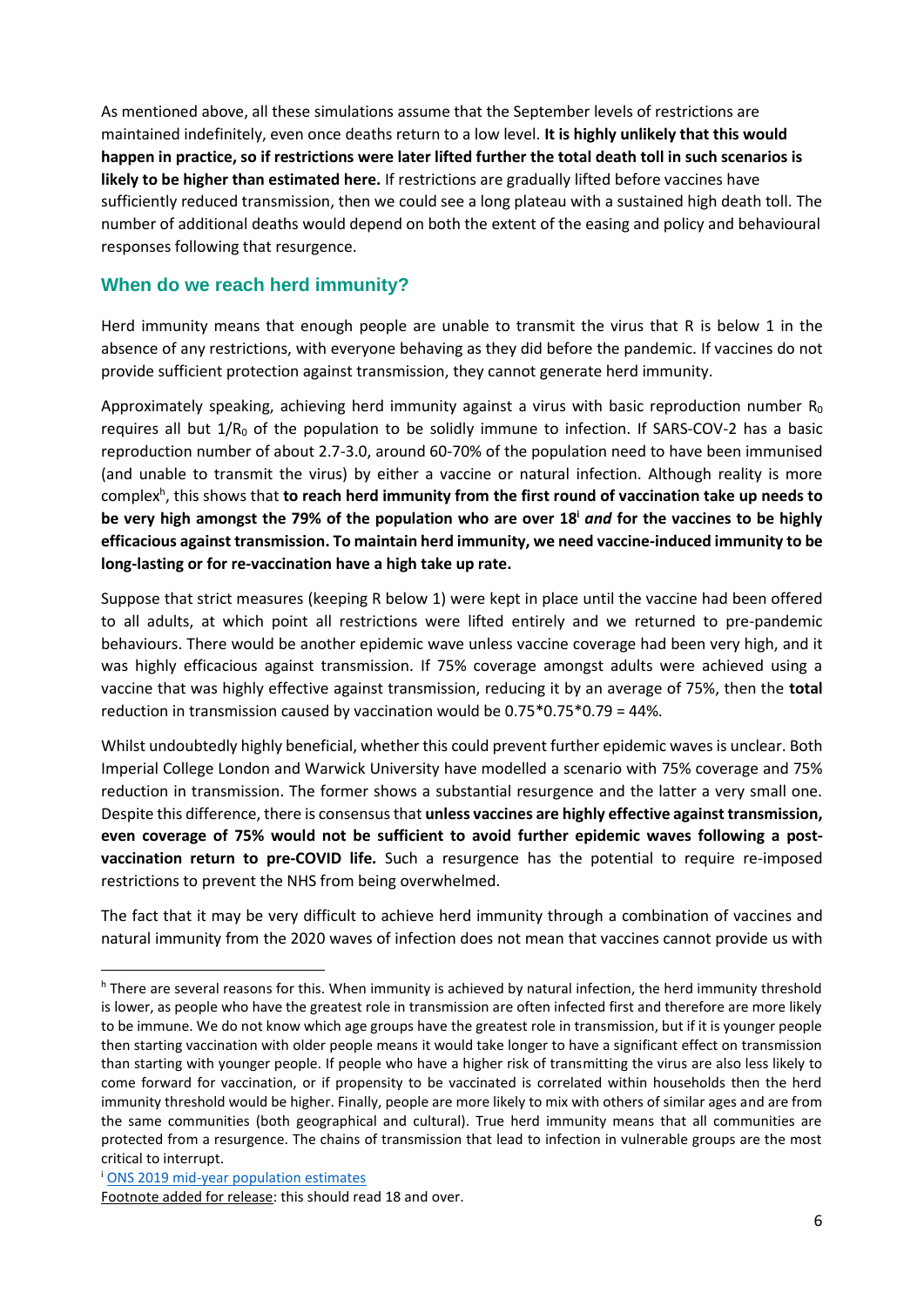an exit strategy. If we can achieve very high vaccine coverage, particularly in the most vulnerable groups, we would be able to gradually reduce the number of restrictions in place in such a way that the subsequent resurgence in hospitalisations would be considerably smaller than the peaks seen in 2020 and therefore not threaten the NHS.

## **Appendix 1: Summary of modelling assumptions**

Full details are given in the accompanying papers.

|                          | <b>Warwick</b>                      | Imperial                                       |  |
|--------------------------|-------------------------------------|------------------------------------------------|--|
| Vaccine efficacy against | Pfizer 90%                          | Pfizer 90%                                     |  |
| disease                  | AstraZeneca age dependent for       | AstraZeneca 65% (pessimistic                   |  |
|                          | between 65% and 90%                 | scenario) and 90% optimistic                   |  |
|                          | Vaccine used for <50s 75%           | scenario).                                     |  |
|                          | Stepped efficacy over time: From    | Vaccine used for <50s 75%                      |  |
|                          | 1st dose to day 7, zero efficacy;   | Stepped efficacy over time:                    |  |
|                          | from day 7 to day 35, 50% of final  | From 1 <sup>st</sup> dose to day 10, zero      |  |
|                          | efficacy; final efficacy reached    | efficacy; from day 10 to day 31,               |  |
|                          | from day 35 onwards                 | 65% of final efficacy; final efficacy          |  |
|                          |                                     | reached from day 31 onwards                    |  |
| Vaccine efficacy against | Same as against disease. It is not  | Same as against disease. It is not             |  |
| death                    | yet clear whether that is the case. | yet clear whether that is the case.            |  |
| Vaccine efficacy against | Scenarios of 0%, 25%, 50% and       | Either 0%, or the same as                      |  |
| transmission             | 75% considered                      | protection against disease.                    |  |
|                          |                                     | Imperial also modelling a scenario             |  |
|                          |                                     | where a vaccine reduces the                    |  |
|                          |                                     | severity of disease. That is not               |  |
|                          |                                     | presented in this summary paper.               |  |
| <b>Rollout timeline</b>  | 1. 2m people (4m doses) of Pfizer   | 1. 2m people (4m doses) of Pfizer              |  |
|                          | vaccine in December.                | vaccine to care home residents in<br>December. |  |
|                          | 2. 20% Pfizer and 80% Oxford        |                                                |  |
|                          | vaccine until everyone over 50      | 2. 20% Pfizer and 80% Oxford                   |  |
|                          | has had been offered                | vaccine until everyone over 50                 |  |
|                          | 2 doses by the end of March.        | has had been offered                           |  |
|                          |                                     | 2 doses by early March.                        |  |
|                          | 3.2.5 more months for vaccine       |                                                |  |
|                          | with 75% efficacy to be rolled out  | 3. This speed maintained until all             |  |
|                          | to under 50s by end of June.        | under 50s have been offered a                  |  |
|                          |                                     | vaccine.                                       |  |
|                          |                                     |                                                |  |
| Coverage                 | 95% in care home residents          | 95% in care home workers and                   |  |
|                          | 75% elsewhere                       | residents.                                     |  |
|                          |                                     | 75% in other over 50s                          |  |
|                          |                                     | 50% (pessimistic scenario) and                 |  |
|                          |                                     | 75% (optimistic scenario) in the               |  |
|                          |                                     | under 50s.                                     |  |
| Epidemiological          | R kept below 1, so the epidemic     | Pessimistic and central scenarios              |  |
| scenario between         | shrinks until measures are          | of R (excluding the effect of                  |  |
| lockdown ending and      | relaxed.                            | $immunity$ ) = 1.4. Optimistic = 1.2.          |  |
| relaxation of measures   |                                     |                                                |  |